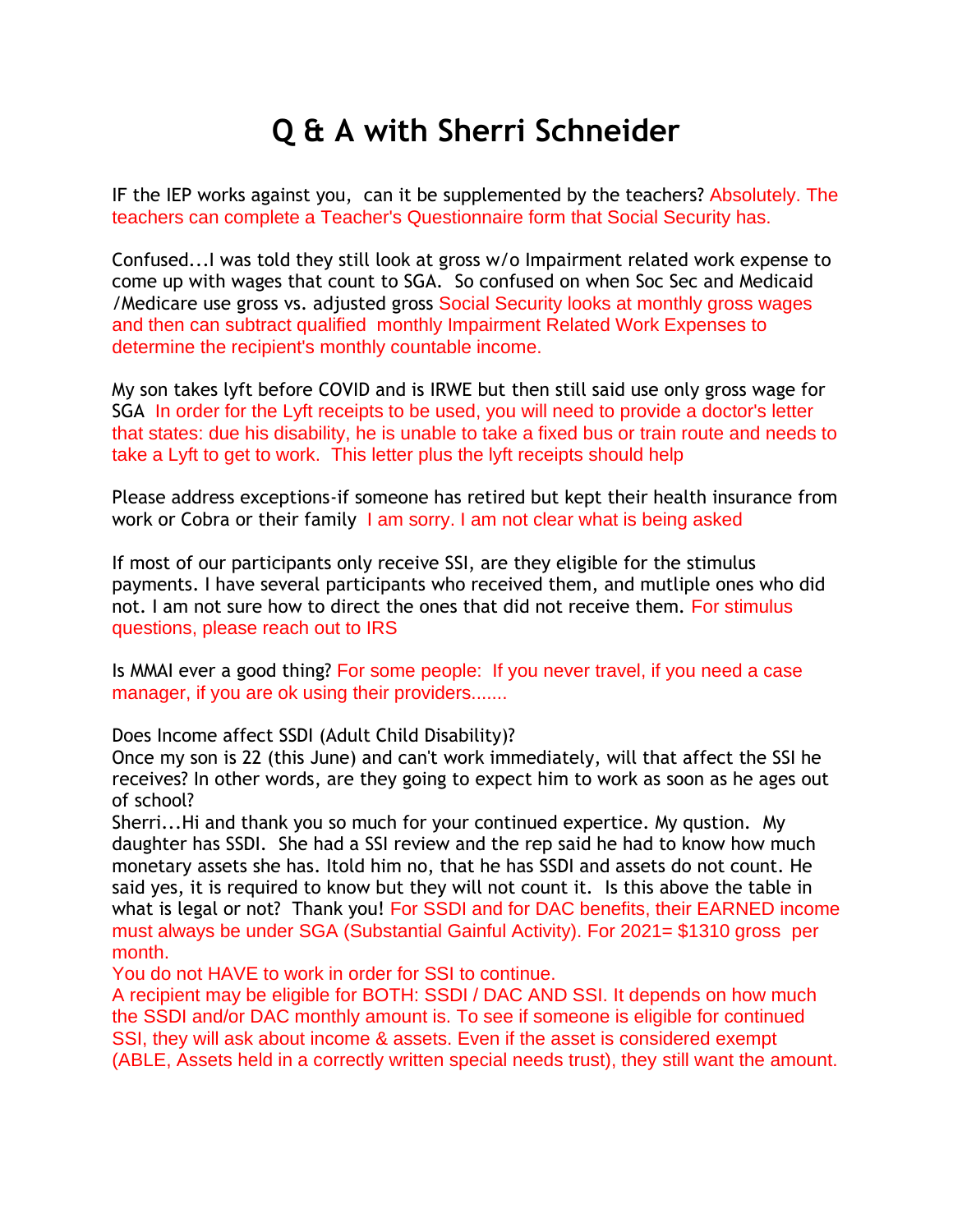For the Student Earned Income Exclusion and being a full-time student, the SSA website says they only have to be in school 12 hours a week (or 8 hours a week for a college student). What do you think about this? Would that allow a student to work a couple days a week while going to school maybe 3 days a week?

## **Student Earned Income Exclusion (SSI)**

When an individual applies for Supplemental Security Income (SSI) benefits, the Social Security Administration (SSA) will evaluate his or her income to see if they fall within the set income limits.

Parents of children applying for SSI are often concerned about letting their children work for fear of compromising their eligibility for SSI benefits. The Student Earned Income Exclusion allows students under the age of 22 with the chance to earn income without it affecting their SSI benefit. The Student Earned Income Exclusion was established as part of the SSA's efforts to encourage benefit recipients to enter the workforce.

If a student applicant or recipient is under the age of 22 and is attending school full time, the SSA will exclude a portion of his or her income when calculating their eligibility for benefits. In 2021 the SSA will exclude up to \$7,770 of income per year. This means that income within this amount will not count against the student's eligibility.

The Student Earned Income Exclusion usually increases each year. The amount varies each year depending upon cost-of-living adjustments [\(COLA\)](http://www.disability-benefits-help.org/glossary/social-security-disability-cost-living-adjustment). This particular exclusion is applied before any other exclusion when determining SSI benefits. The SSA considers a student to be a full-time student if he or she:

- Attends college or university for at least eight hours a week; or
- Is in grades 7 through 12 for at least 12 hours a week; or
- Attends training courses to prepare for employment for at least 12 to 15 hours a week; or
- Is home schooled for at least 12 hours per week in accordance with the home school law of the State in which the student resides; or
- Attends school for less time than indicated above for reasons beyond the student's control, such as illness.

If a student is homebound for any reason, he or she is considered to be a student in the following instance:

• Studies a course or courses provided by a school (grades  $7-12$ ), college, university, or government agency; and has a home visitor or tutor from the school who teaches the student.

It is important to note that this exclusion is not solely for the SSI applicant. The Student Earned Income Exclusion also applies to earnings "deemed" from an ineligible spouse or parent—if they meet the above mentioned requirements.